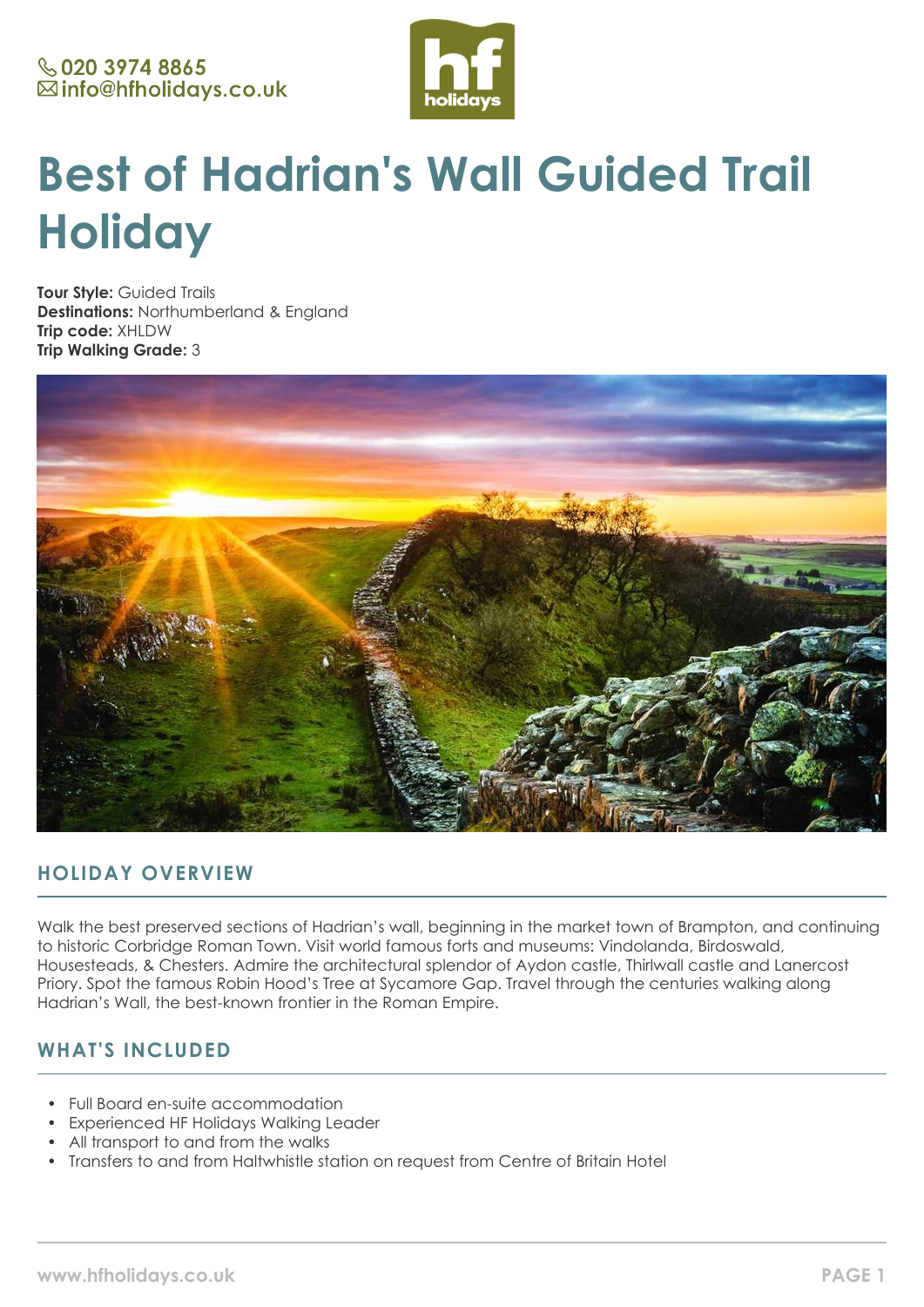## **HOLIDAYS HIGHLIGHTS**

- Walk the best preserved sections of Hadrian's wall, beginning in the market town of Brampton, and continuing to historic Corbridge Roman Town.
- Visit world famous forts and museums: Vindolanda, Birdoswald, Housesteads, & Chesters.
- Admire the architectural splendor of Aydon castle, Thirlwall castle and Lanercost Priory.
- Spot the famous Robin Hood's Tree at Sycamore Gap.
- Travel through the centuries walking along Hadrian's Wall, the best-known frontier in the Roman Empire.

## **TRIP SUITABILITY**

This Best of Hadrian's Wall Guided Walking /Hiking Trail is graded 3 which involves walks /hikes on good paths with some significant assents, often quite a distance each day. It is your responsibility to ensure you have the relevant fitness required to join this holiday. A sustained effort is required to complete this walk and provision cannot be made for anyone who opts out. Please be sure you can manage the daily mileage and ascent as listed. The walking day is normally 6-7 hours. It is important for your own enjoyment, and that of your fellow guests that you can maintain the pace. It makes a lot of sense to spend time getting some additional exercise before your holiday. We suggest that you try to fit in a number of longer walks, including some on hilly terrain. Other exercises such as cycling, jogging and swimming are also excellent for developing increased stamina.



#### **ITINERARY**

## **Day 1: Arrival Day**

Check in at the hotel is available from 3pm. Your leader will be at reception at 18:00 to meet the group and for a quick introduction to the holiday before dinner.

## **Day 2: Brampton To Gilsand**

Our starting point is the historic market town of Brampton, the headquarters of Bonnie Prince Charlie in 1745. Leaving the town we follow a footpath through open fields, which leads us towards the evocative setting of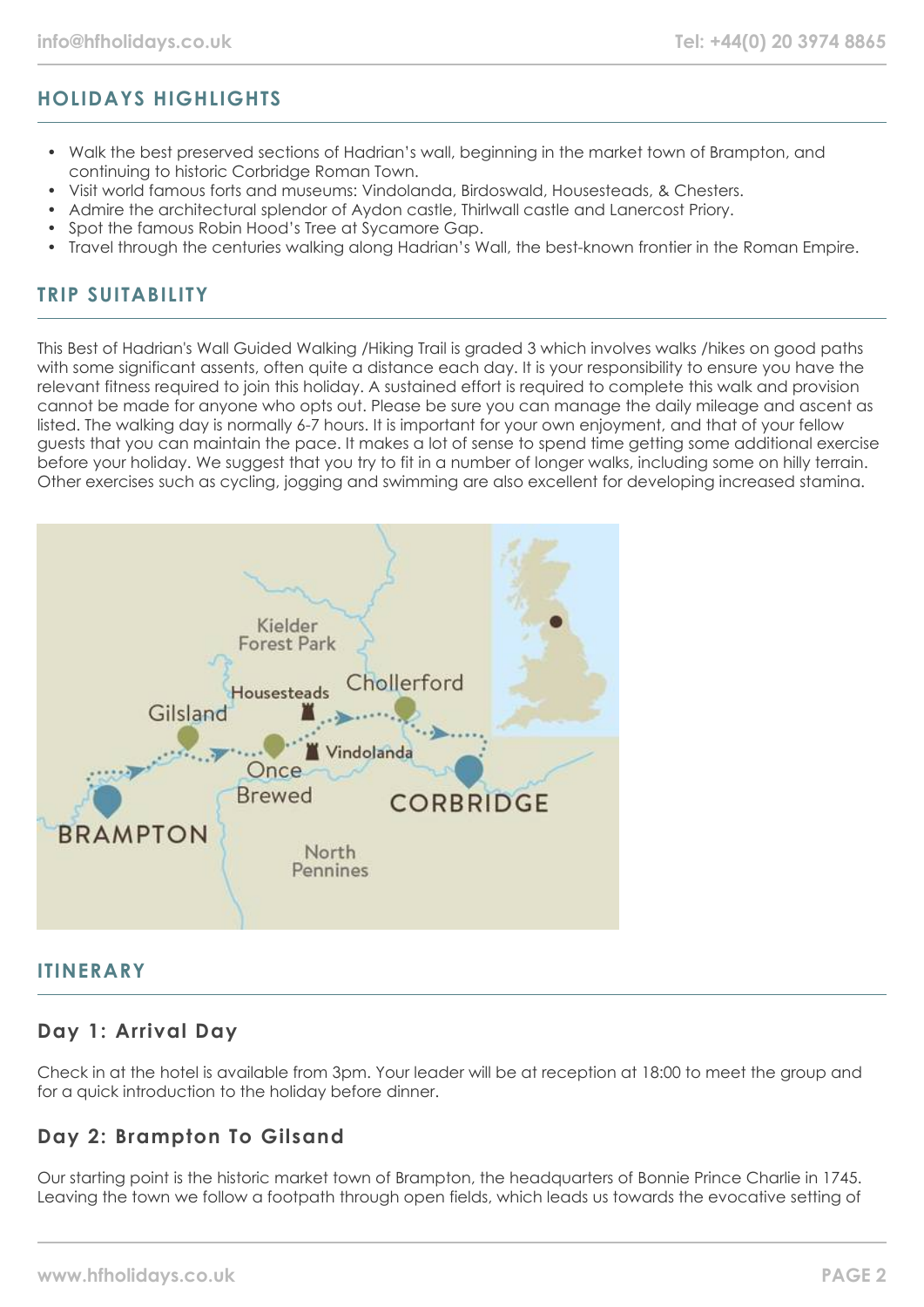Lanercost Priory, built in 1166 with red sandstone taken from Hadrian's Wall. Soon after leaving the priory we have our first meeting with the Wall from where we can look back over our route so far. We follow the course of Hadrian's Wall, passing various Turrets and Signal Towers before we reach the 2,000-year old Birdoswald Roman Fort, once home to over 1,000 soldiers. The visitor centre here provides a good introduction to the history of Hadrian's Wall. Descending to the River Irthing, we have the opportunity to explore the Roman remains at Willowford, one of the most photographed sections of the Wall, before arriving in the historic village of Gilsland.

9 miles (14.5km) with 1,300 feet (400m) of ascent

Please note, entrance to the various attractions on this holiday is payable locally, and not included in the holiday price as many of you will be entitled to free or discounted entrance. Please find further details in the "Trip Information" section of the trip notes, under "Admission Costs".

## **Day 3: Gilsland To Once Brewed**

From Gilsland our route becomes more dramatic, as a craggy landscape rises ahead. We briefly cross the intersection with the Pennine Way before we reach the impressive ruins of Thirlwall Castle. The castle was built in the 14th century by John Thirlwall to protect his family from the violent cross border raids between England and Scotland. On leaving the castle the walking becomes more rugged as we cross a splendid section of wild and invigorating countryside, which includes Cawfield Crags and Milecastle 41. The location of the Milecastle commands superb views over a wide expanse of countryside. As well as a superb stretch of walking, this section of the Wall is particularly impressive - an unbeatable combination. Crossing Windshields Crags we reach the trig point at 345 metres, the highest point on the entire Wall.

10 miles (16km) with 1,300 feet (400m) of ascent

## **Day 4: Once Brewed Circuit**

Today's circular walk gives us the opportunity to visit Housesteads, the most complete Roman fort in Britain, and Vindolanda, a Roman town with its own fort. Leaving Once Brewed we climb along Steel Rigg, a stunning section of the walk with many rises and falls. We have magnificent views over Crag Lough, and as we look behind we can see the Wall snaking into the distance, following the high ground to take advantage of the natural defences of this dramatic landscape. A little further on we can see the famous sycamore tree used in film 'Robin Hood Prince of Thieves', starring Kevin Costner. We have ample opportunity to explore the impressive site of Housesteads Roman Fort, the extent of which spans five acres. At Vindolanda, we can also explore the relaxing gardens.

5 miles (8.1km) with 570 feet (175m) of ascent.

# **Day 5: Housesteads To Chollerford**

Leaving Housesteads we follow an attractive stretch of footpath along the Wall where woods perch on the rocky slopes of Sewingshields Crag. We can admire the great views of the Wall zigzagging ahead of us, before we pass a white cairn and Sewingshields Turret. Here we descend to follow a long line of roadside Wall, passing the site of the fort Brocolitia and the remains of the Temple of Mithras en route. Entering the Northumberland National Park an excellent stretch of walking provides stunning views of open countryside. Towards the end of our day we reach Chester's Fort, which was originally the grounds of a country house, home to John Clayton the man responsible for the initiation and restoration of the wall around 1832. The museum here displays his finds at various sites along the Wall and is a memorial to his efforts.

10 miles (16km) with 500 feet (150m) of ascent

# **Day 6: Chollerford To Corbridge, Via Aydon Castle**

At Chollerford we cross a fine bridge, built in 1775 following the great flood of 1771, which demolished its predecessor. The Roman ditch is unmistakable and very deep on this stretch and we are surrounded by calls of the skylark, lapwing and curlew. Passing though a thick forest we emerge to a different world of arable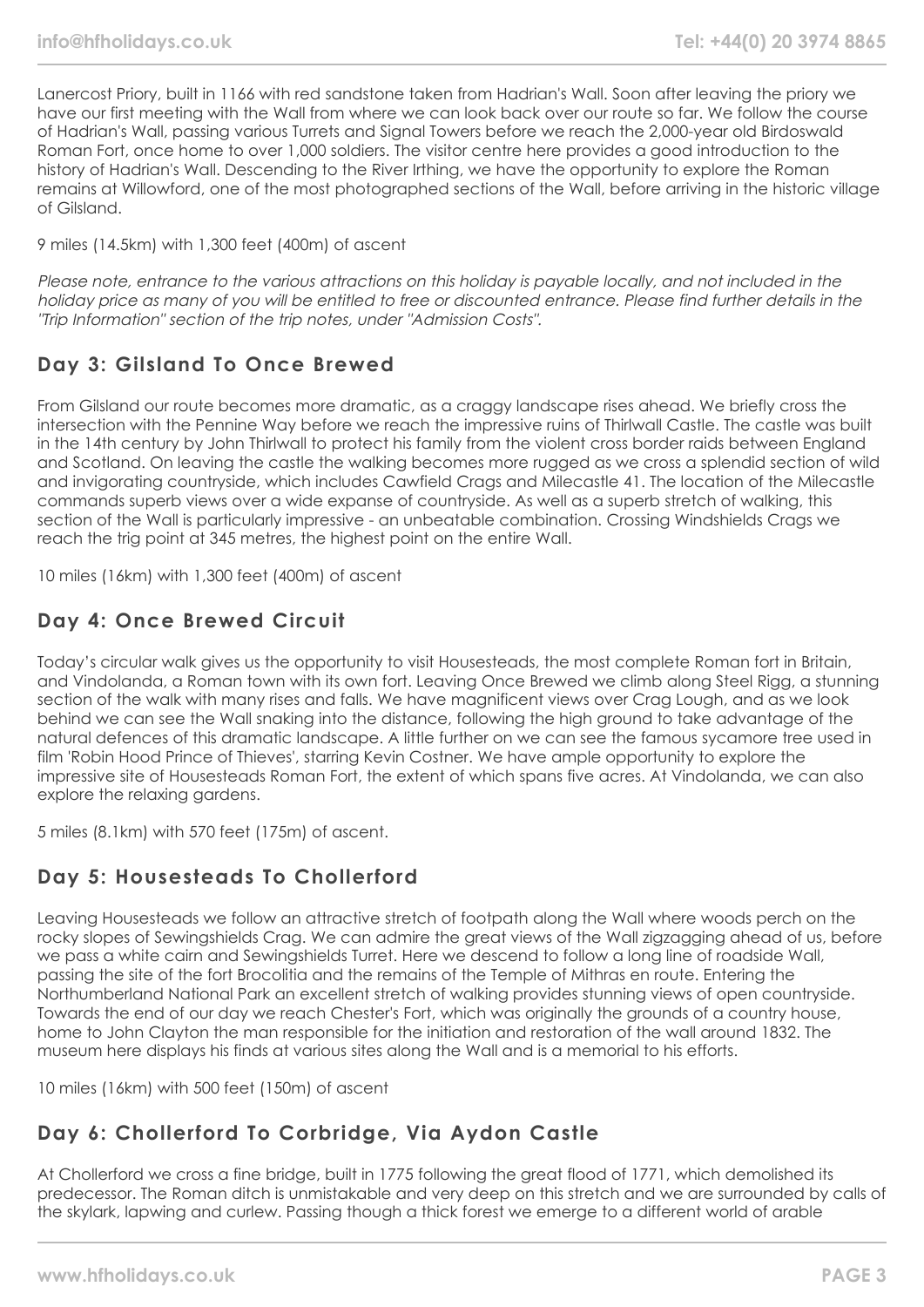farmland and enjoy pleasant walking through fields. The Wall stretches in a straight-line head of us, aligned along the Dere Street Roman Road from Corbridge. At the Onnum Roman Fort we bid our final farewells to the Wall and walk south to the peaceful village of Halton and its ruined castle. From here we continue to Aydon Castle, one of the finest surviving examples of a medieval manor house in England and the setting for the film 'Ivanhoe'. We have the opportunity to explore this delightful castle before following a bridleway to the finish of our Hadrian's Way holiday at Corbridge Roman Town.

9½ miles (15km) with 800 feet (240m) of ascent

## **Day 7: Departure Day**

## **ACCOMMODATION**

### **Centre Of Britain Hotel, Haltwhistle - Best Of Hadrian's Wall**

The Centre of Britain Hotel is Haltwhistle's most historic building. The oldest part of the hotel was a Border Reivers' Pele Tower, dating from the 15th century. Later it became a Manor House, excise office and a coaching inn. Rooms include: Tea and coffee making facilities, TV and radio, hairdryer, safe, direct dial telephone. Drying and washing facilities are available. The hotel usually organises a Roman Banquet, where a Roman soldier is invited along to talk to you about life in the Roman army. Check in at the hotel is available from 3pm and you will meet your trail leader prior to your evening meal.

## **USEFUL HOLIDAY INFORMATION**

### **Holiday Information**

We try to create a relaxed atmosphere on the walk but please listen to safety instructions from your leader.

Keep members of the group in view especially when weather or visibility is poor. If you leave the group, then your leader will no longer have responsibility for you. Our leaders consider the safety of the group as a whole and are likely to be more cautious over potential risks such as bad weather.

**Hadrian's Wall** is the best-known frontier in the entire Roman Empire. Our holiday travels through the centuries and follows the most spectacular sections of the wall combining a unique mix of heritage with wild and dramatic landscapes. Internationally celebrated as a World Heritage Site, Hadrian's Wall is the most important monument built by the Romans in Britain and stands as a reminder of the past glories of one of the world's greatest civilisations. The wall was built by order of the Emperor Hadrian, who came to Britain in AD 122. Over the next six years the army built a wall 80 Roman miles long, starting from Wallsend in the east, to Bowness on Solway in the west, with the intention of separating the Romans from the Barbarians. By the early 400's, the Empire had declined, and Britain was abandoned. Spanning nearly 2,000 years of history, this makes what we see today all the more precious for being the last remains of such an incredible Roman structure.

## **Food & Transport**

#### **Packed lunches**

Our packed lunches will be too much food for some and not enough for others, if you feel you might need more food during the walk, please bring a supply of snacks to supplement this – it won't always be possible to buy these on the route. Your packed lunches will include: bread sandwiches or rolls with a choice of filling; some fresh fruit; fruit cake/flapjack or similar, crisps and/or yoghurt, fruit, biscuits.

#### **Dietary Requirements**

Our partner hotels can cater for most dietary requirements, but it is important you advise us of any allergies and dietary restrictions you have at the time of booking.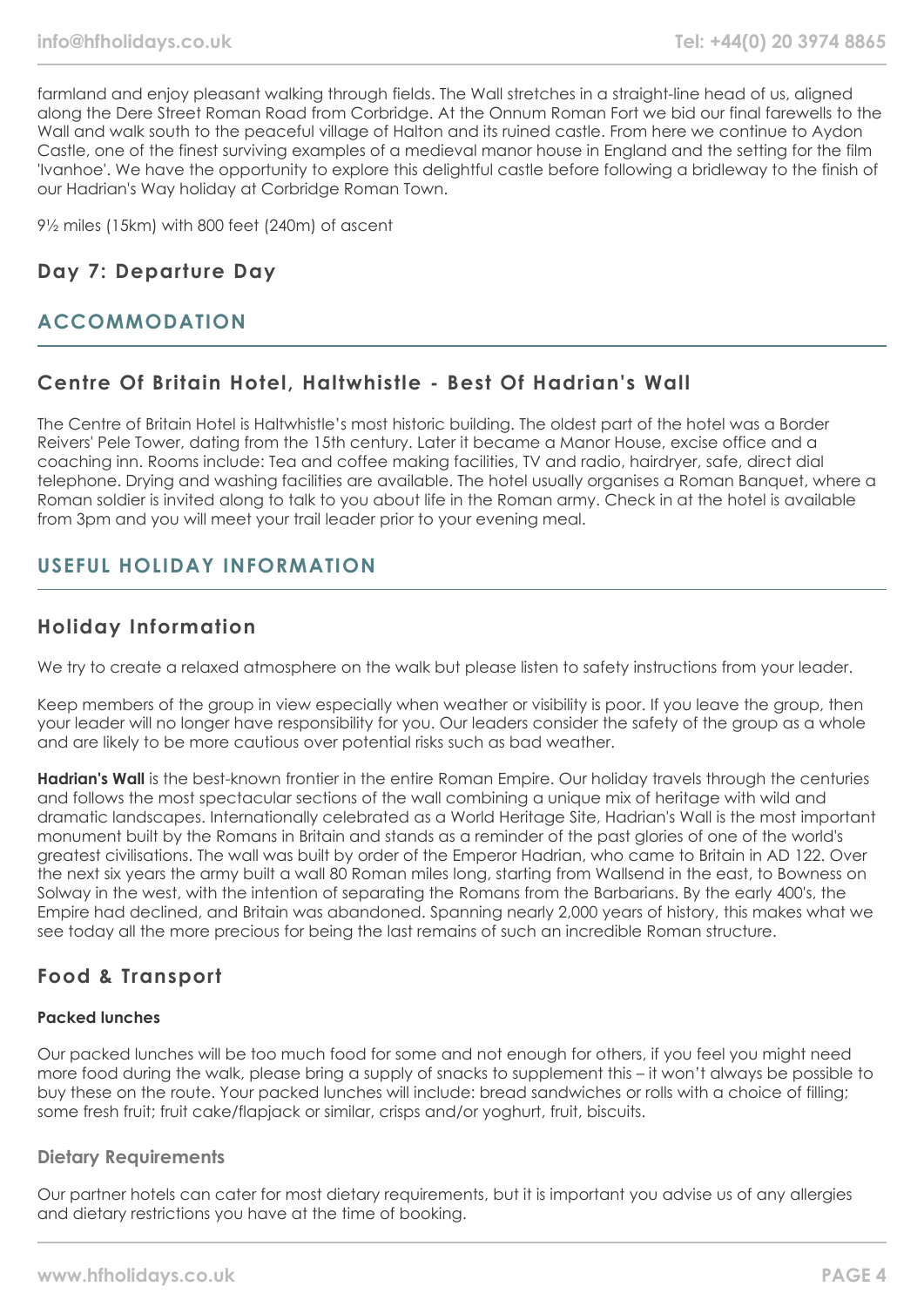#### **Luggage Transfers**

When you change from one Hotel to another we will arrange for your luggage to be transferred for you. This is included in the cost of your holiday. Please remember that other people will need to move your suitcase so please pack thoughtfully with a maximum of 20 kilos. If you can limit your luggage to one bag, rucksack or suitcase that would be very helpful. Please make sure your bags are clearly labelled with your name and "HF Holidays".

## **Joining Instructions**

**Car:** It is possible to leave your car in the Centre of Britain Hotel car park for the duration of the holiday. The hotel is located in the centre of Haltwhistle, on the main street.

Rail: For train times and route planning by train visit [www.nationalrail.co.uk](http://www.nationalrail.co.uk/) or call 03457 484950. Our hotel is located only ½ a mile from Haltwhistle railway station**. The hotel can collect you on request from the station, but please ensure that you give the hotel a call the day before your arrival to arrange this free service.**

**Air:** There are a number of low-cost flights from around the UK, to Newcastle and Manchester. If you are flying from overseas there are international flights to Manchester Airport and Newcastle Airport.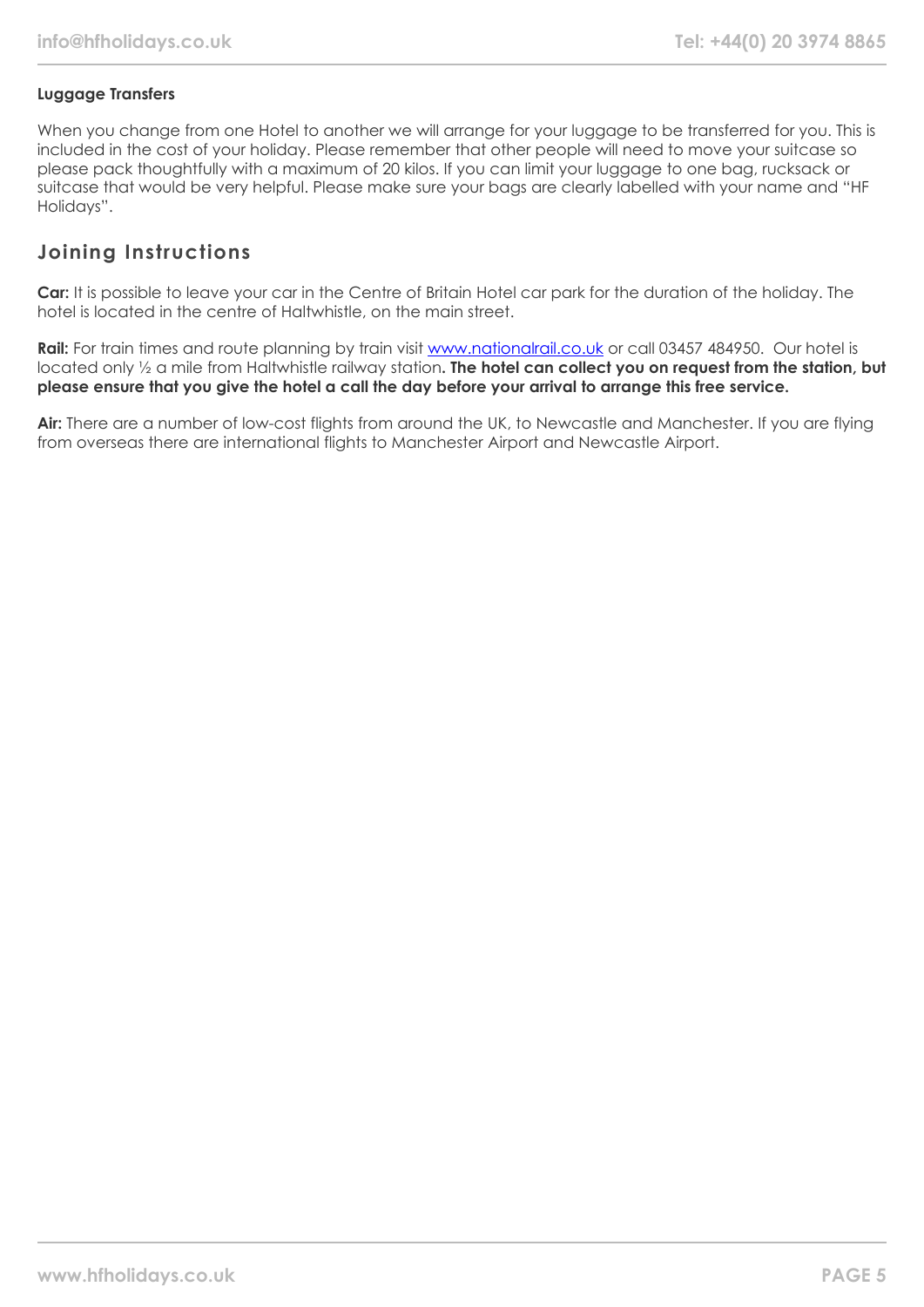# **Essential Information**

### **Essential Equipment**

To enjoy walking/hiking comfortably and safely, footwear, clothing and equipment need to be suitable for the conditions. Safety and comfort are our priorities, so our advice is to come prepared for all eventualities.

- Footwear with a good grip on the sole (e.g.Vibram sole) is the key to avoiding accidents
- Waterproof walking/hiking boots providing ankle support and good grip are recommended (ideally worn in), and specialist walking socks to avoid blisters.
- Several layers of clothing, which can be added or removed, are better than a single layer (include spares)
- Fabrics (lightweight and fast-drying) designed for the outdoors are recommended
- Waterproof jacket and waterproof over trousers
- Warm hat and gloves. Gaiters are an optional but useful extra
- Denim jeans and capes are not suitable on any walks
- Rucksack with a waterproof liner
- Thermos flask for a hot drink
- Water bottle (at least 1 litre)
- Spare high-energy food such as a chocolate bar
- Small torch
- First aid kit your leader's first aid kit doesn't contain any medication or blister kits (such as Compeed)

#### **Optional Equipment**

- Walking poles are useful, particularly for descents
- Insect repellent
- Sun hat
- Sunglasses
- Sun cream
- Camera

## **Trip Information**

#### Admission Costs

Hadrian's Wall Path features several fantastic visitor attractions, which are highlights of this holiday. **These are not included in the holiday price** as the admission charges vary for concessions and National Trust and English Heritage members who can benefit from free or discounted entry at certain sites. If you wish to visit all the sites, have no memberships and cannot benefit from any concessions you should allow approximately £55 (standard adult tickets). The visitor attractions are mostly operated by English Heritage (including Housesteads Fort, which is owned by the National Trust). Vindolanda and the Roman Army Museum are independently operated by Vindolanda Charitable Trust.

## **Useful Information**

#### **Ticks**

Ticks are tiny creatures that live in vegetation and can attach themselves to passing animals or walkers and may carry a risk of Lyme Disease. Please refer to NHS advice and guidelines for information prior to your holiday.

Our experienced and knowledgeable volunteer leaders undergo a thorough assessment to lead you on your Guided Walking/Hiking Trail and are delighted to share their knowledge and enthusiasm with you.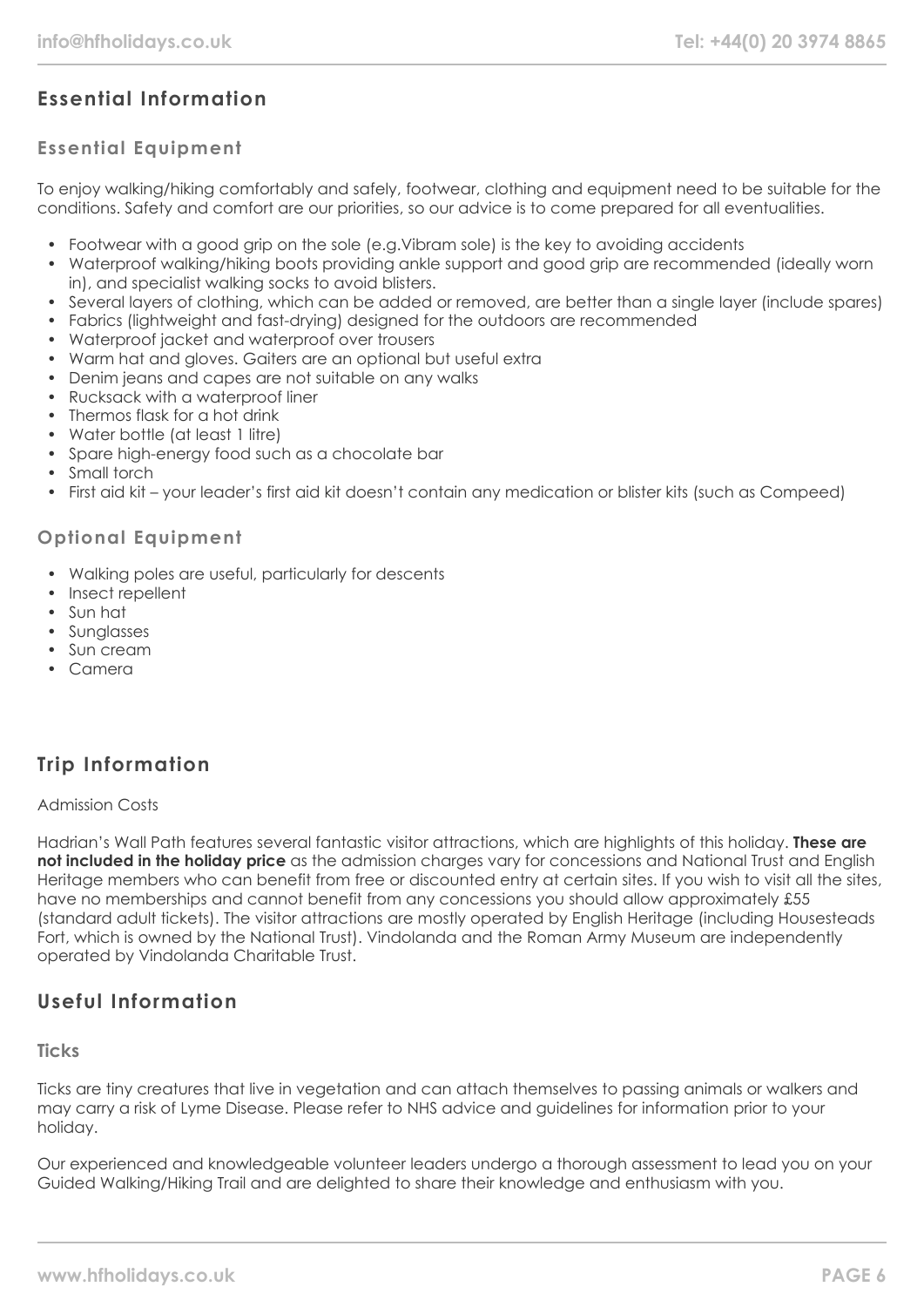Please ensure you complete and hand in your registration form on arrival and let the leader know about any medical problems you may have. This may be useful in the event of a problem on the walk and will be treated confidentially by the leader.

#### **In The Event Of A Problem**

If you become separated from the party, please stay where you are. Your leader will retrace their steps to find you.

All our leaders carry a mobile phone, group shelter, spare maps and a compass. In the unlikely event your leader is incapacitated, please use any emergency kit in their rucksack. Call the emergency services (call 999 in the UK, or 112 overseas).

Please then try to call the hotel where you are staying to let them know there is a problem.

Suggested Reading and Maps

Your leader will carry all the necessary maps and guides. For you own interest you may consider looking at some of the following:

<http://hadrianswallcountry.co.uk/>

<http://www.english-heritage.org.uk/visit/places/hadrians-wall>

<http://www.visitnorthumberland.com/hadrians-wall>

<https://www.britannica.com/topic/Hadrians-Wall>

Hadrian's Wall Path Adventure Atlas by [Geographers A-Z Map Company Ltd](https://www.amazon.co.uk/s/ref=dp_byline_sr_book_1?ie=UTF8&text=Geographers+A-Z+Map+Company+Ltd&search-alias=books-uk&field-author=Geographers+A-Z+Map+Company+Ltd&sort=relevancerank).

This official National Trail Map provides complete OS Explorer mapping coverage of the Hadrian's Wall Path.

Hadrian's Wall: Archaeology and History at the Limit of Rome's Empire by [Nick Hodgson](https://www.amazon.co.uk/s/ref=dp_byline_sr_book_1?ie=UTF8&text=Nick+Hodgson&search-alias=books-uk&field-author=Nick+Hodgson&sort=relevancerank). This book is a good introduction to the Wall, how it was built and its purpose and about the soldiers and men, women and children who once lived there.

#### **HOW TO BOOK**

When you're ready to book, you can choose to **book online** or book **over the phone**. Our website offers secure online booking for our holidays, is available 24/7, and offers more in-depth information about all our holidays. If you prefer to call us, our experienced and knowledgeable team are available to answer any specific questions you have and can offer guidance as to which holiday is best suited to your needs.

Our office is open: Monday to Friday: 9am – 5.30pm, Saturday: 9am – 1pm, Sunday & Bank Holiday Monday: closed

#### **PAYING YOUR DEPOSIT**

To secure the holiday of your choice, you will need to pay a deposit: UK & European Holidays: £150 per person and Worldwide Holidays: £250 per person. You can pay your deposit by debit or credit card with no additional card fees charged or make an online BACS payment directly into HF's bank account, please see details under BACS payments. You can also pay your deposit by cheque within seven days of booking. Cheques should be made payable to 'HF Holidays Ltd' with your booking reference / Order ID on the back.

#### **NON-MEMBER FEE**

Non-members can join our holidays by paying a Non-Member's fee of £30 per person per holiday. Alternatively, full membership is available from £100 – visit hfholidays.co.uk/membership for details.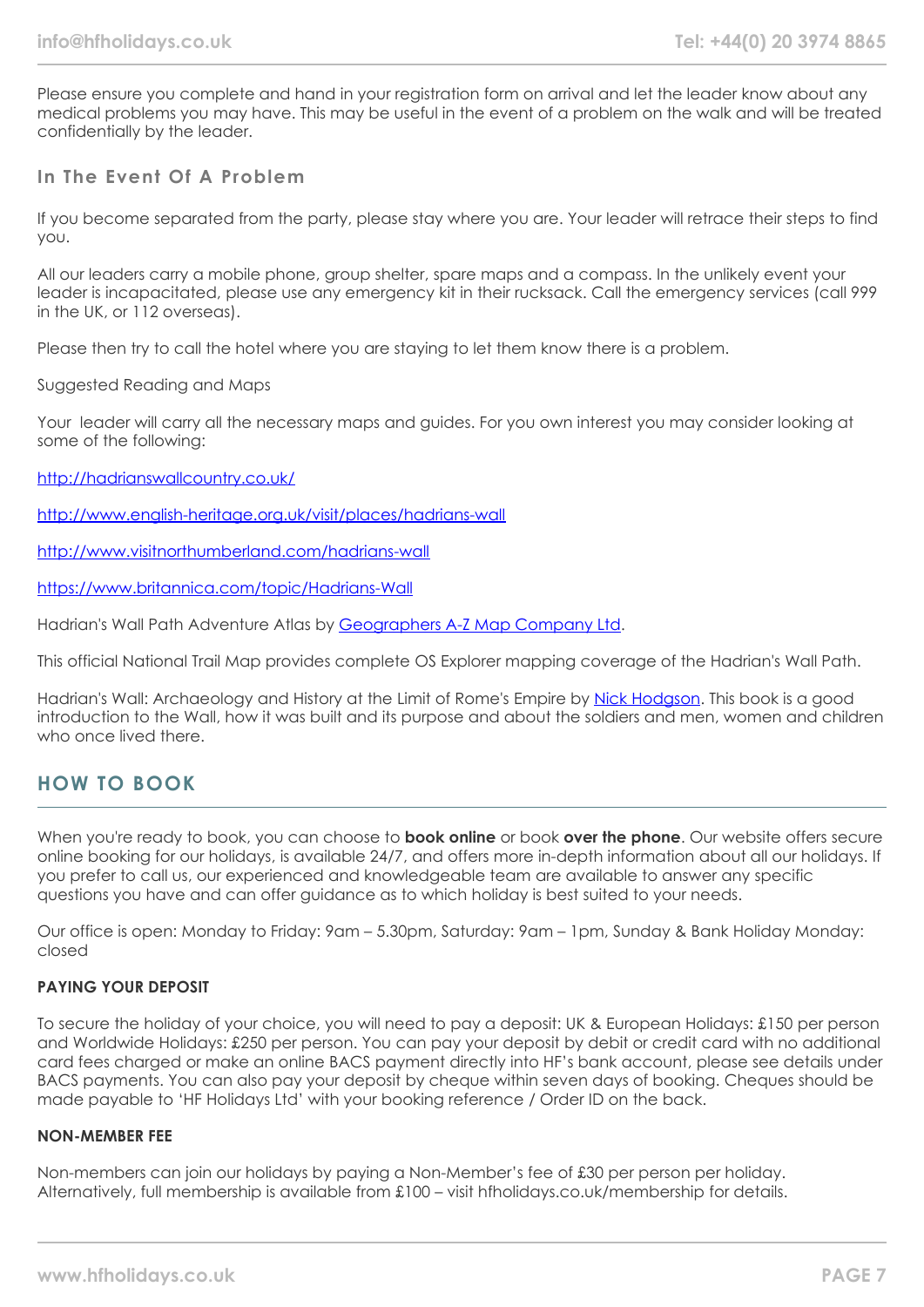#### **BACS PAYMENTS**

Please quote your booking reference / Order ID when you make your payment online: Bank Name: National Westminster Bank, Account Name: HF Holidays Limited, Account Number: 48904805, Sort Code: 60-00-01, IBAN: GB90NWBK60000148904805

Once we have received your booking and deposit, we will send a confirmation invoice to the lead name. Please check this carefully. For bookings 'with flights' it is essential that the names on your booking confirmation invoice match those on your passport for bookings overseas. Please advise us immediately of any errors. Any name changes after the balance of your holiday has been paid will be subject to a fee levied by the airline.

#### **MANAGE MY BOOKINGS**

Payments can also be made through the [Manage My Booking](https://www.hfholidays.co.uk/about-us/bookings/my-booking) function on our website. Click on the link at the top of our homepage. This is available to all customers who provide an email address at the time of booking.

#### **YOUR FINAL BALANCE**

Your final balance payment is due 6 weeks before departure if you are staying in an HF Holidays UK country house, 8 weeks before departure if you are travelling on one of our holidays in Europe and 10 weeks before departure if you are on a Guided Trail staying in one of our partner hotels or are travelling on a Worldwide holiday. As with paying your deposit, you can pay your final balance by debit or credit card, make an online BACS payment directly into HF's bank account or pay by cheque.

#### **TRAVEL INSURANCE**

Travel insurance is an important part of any booking and essential for one of our holidays. HF Holidays works with specialist. Insurance Brokers Campbell Irvine Direct. For more information or to obtain a quote call them on [01702 427 236](tel:01702427236) or visit [hfholidays.co.uk/insurance](https://www.hfholidays.co.uk/about-us/bookings/insurance)

#### **PEACE OF MIND**

#### **ATOL:**

The air holidays and flights in this brochure are ATOL-protected, since we hold an Air Travel Organiser's Licence granted by the Civil Aviation Authority. Our ATOL number is ATOL 710. In the unlikely event of our insolvency, the CAA will ensure that you are not stranded abroad and will arrange to refund any money you have paid us for advance bookings. For further information visit the ATOL website [atol.org.uk](https://www.atol.org/)

#### **MEMBER OF ABTOT:**

HF Holidays is a member of ABTOT (The Association of Bonded Travel Organisers Trust Limited) which provides financial protection under the Package Travel, Package Holidays and Package Tours Regulations 1992 for HF Holidays Ltd and in the event of their insolvency, protection is provided for the following: 1. non-flight packages commencing in and returning to the UK; 2. non-flight packages commencing and returning to a country other than the UK; 3. flight inclusive packages that commence outside of the UK and Republic of Ireland, which are sold to customers outside of the UK and Republic of Ireland. 1, 2 and 3 provides for a refund in the event you have not yet travelled. 1 and 3 provides for repatriation. Please note that bookings made outside the UK and Republic of Ireland are only protected by ABTOT when purchased directly with HF Holidays Ltd.

#### **TRIP NOTE VALIDITY**

These Trip Notes are valid based on the date printed at the bottom of the page. They will occasionally be updated post booking and pre-departure. We will send you the latest trip notes prior to departure through a link in your pre departure documents or we can send you a copy in the post if preferred.

In booking this trip you should be confident in your ability to participate in all activities described in these Trip Notes. If you have any doubt about your suitability you should call HF Holidays and ask to speak to one of the team about this itinerary.